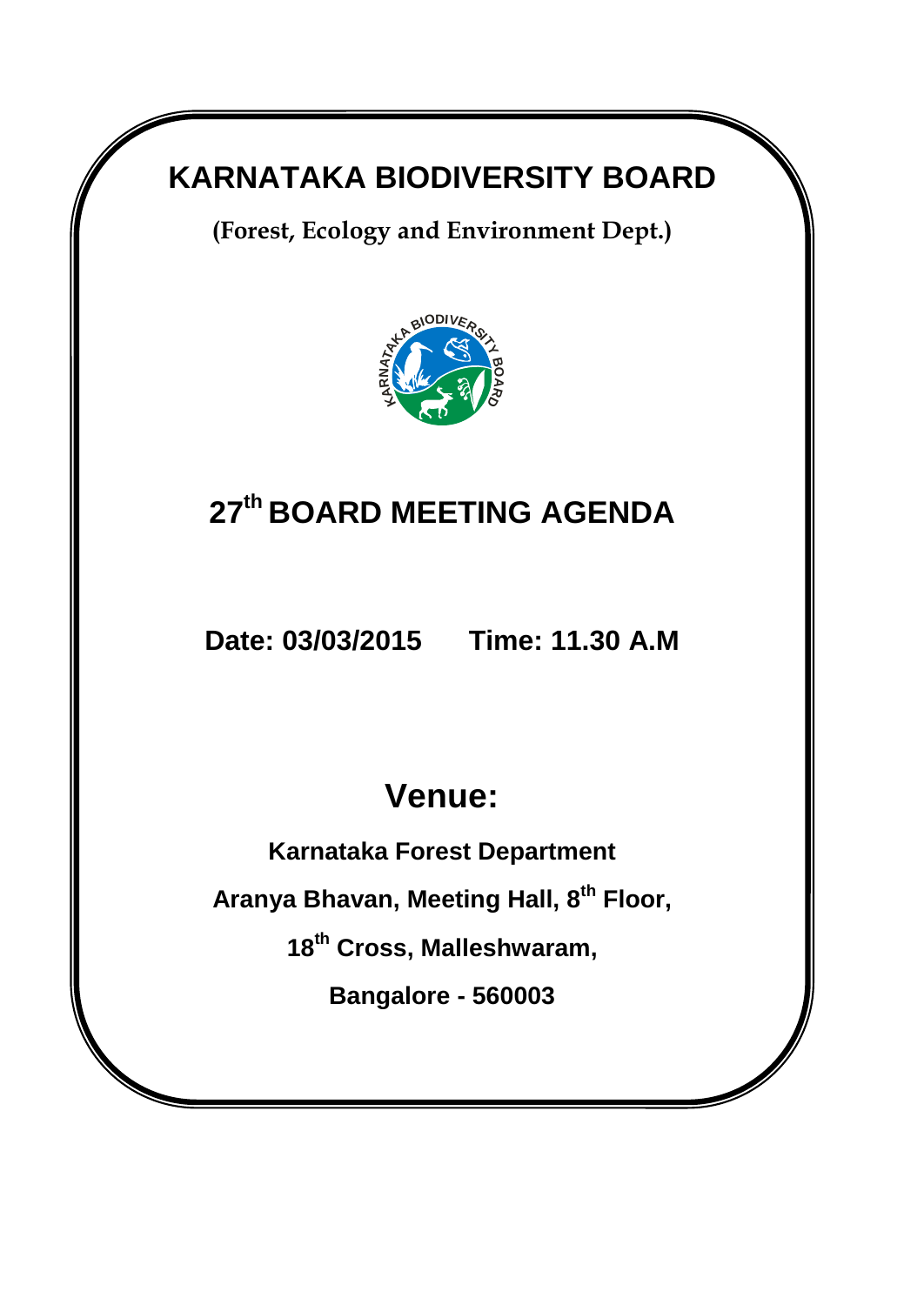## **KARNATAKA BIODIVERSITY BOARD**

## **27 th BOARD MEETING AGENDA**

### **INDEX**

| <b>SI</b>                  | <b>Subject</b>                                                                          | Page No   |
|----------------------------|-----------------------------------------------------------------------------------------|-----------|
| N <sub>0</sub><br>$\bf{I}$ | Agenda for 27 <sup>th</sup> Board Meeting                                               | $1-4$     |
| $\mathbf{I}$               | <b>Annexures</b>                                                                        |           |
|                            | <b>Annexure-I</b> : Proceedings of the $26th$ Board Meeting held on 24/12/2014.         | $5-9$     |
|                            | <b>Annexure-II</b> : Action taken on $25th$ Board Meeting held on 12/11/2014.           | $10-12$   |
|                            | <b>Annexure-III :</b> Action taken on $26th$ Board Meeting held on 24/12/2014.          | $13 - 17$ |
|                            | Annexure-IV : Proceedings of the ABS committee meeting held on<br>21/01/2015.           | 18-24     |
|                            | <b>Annexure-V</b> : Proposal on medicinal plants - "Assessment of population"           | $25 - 26$ |
|                            | status and removal of bioresources from forest with special emphasis on                 |           |
|                            | medicinal plants in Karnataka"                                                          |           |
|                            | Annexure-VI:<br>- AGS inspection report.                                                | $27 - 42$ |
|                            | - Change of account name.                                                               |           |
|                            | - Kuvempu Bio-park unspent balance.                                                     |           |
|                            | - KUIDFC project.                                                                       |           |
|                            | <b>Annexure-VII :</b> Budget estimate of Karnataka Biodiversity Board for the financial | 43        |
|                            | year 2014-15.                                                                           |           |
|                            | <b>Annexure-VIII :</b> Budget reappropriation of Karnataka Biodiversity Board for the   | 44        |
|                            | financial year 2014-15.                                                                 |           |
|                            | <b>Annexure-IX:</b> Year-wise statement of funds received from Government to Karnataka  | 45        |
|                            | Biodiversity Board.                                                                     |           |
|                            | <b>Annexure-X :</b> Application fee for Form-I received from various companies from     | 46        |
|                            | 2007-08                                                                                 |           |
|                            | <b>Annexure-XI:</b> Budget estimate of Karnataka Biodiversity Board for the financial   | 47-48     |
|                            | year 2015-16.                                                                           |           |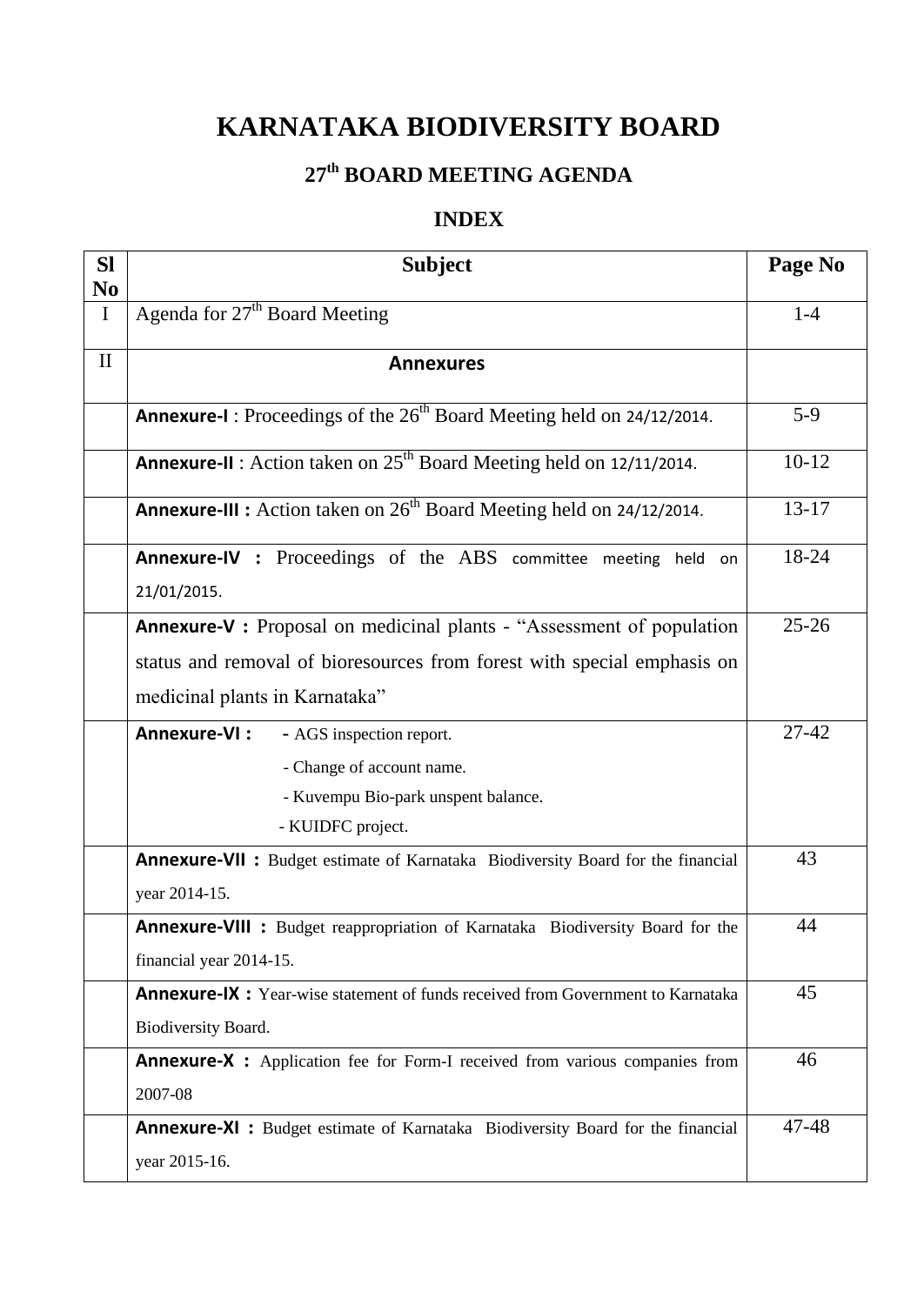### **Agenda notes for the 27 th Board Meeting**

#### **1. Reading and recording of proceedings of the 26th Board meeting:**

The proceedings of the 26<sup>th</sup> Board Meeting held on 24/12/2014 were communicated to all the members, and as there were no comments from the members, the proceeding may be adopted. (Annexure-I)

#### **2. Action taken on 25 th Board Meeting Proceedings:**

As 26th Board meeting was specially convened to take an agenda on the regulation dated 21/11/2014 issued by NBA-MoEF dated 21/11/2014, the action taken on proceedings of 25th Board meeting was not submitted before the Board. Action taken on proceedings of 25th Board Meeting is placed in Annexure-II

#### **3. Action taken on 26th Board meeting:**

Action taken on proceedings of 26<sup>th</sup> Board Meeting is placed in Annexure-III

#### **4. Access and benefit sharing:**

I. In pursuance of resolution of  $26<sup>th</sup>$  Board meeting, a committee was constituted to discuss and frame broad guidelines on sharing from 3% – 5% on the sale value of different bioresources and sharing the benefit for accessing directly from the producer. This was discussed by the members of the committee on 21/01/2015 and the committee has suggested following rates for the species depending on their threat status:

1) Species under endangered list – 5% of the value of the Bioresources.

2) Species under vulnerable list – 4% of the value of the Bioresources.

3) Species under least concerned and below category – 3% of the value of the Bioresources.

The copy of the proceedings of the meeting is placed in Annexure – IV.

The subject is placed before the Board for deliberation and suitable decision.

II. Phasing out 40 species:

There are certain endangered and critically endangered species which are being used commercially by different companies. The committee felt that the use of such species should be phased out as per the list enclosed in the meeting proceeding at Annexure – IV. The committee also felt that the commercial use of those species, which are notified as critically endangered under Section - 38 of Biodiversity Act by Government of India vide its notification No. 28-12/2008-CS-III, Dated 30/10/2010, should be stopped forthwith.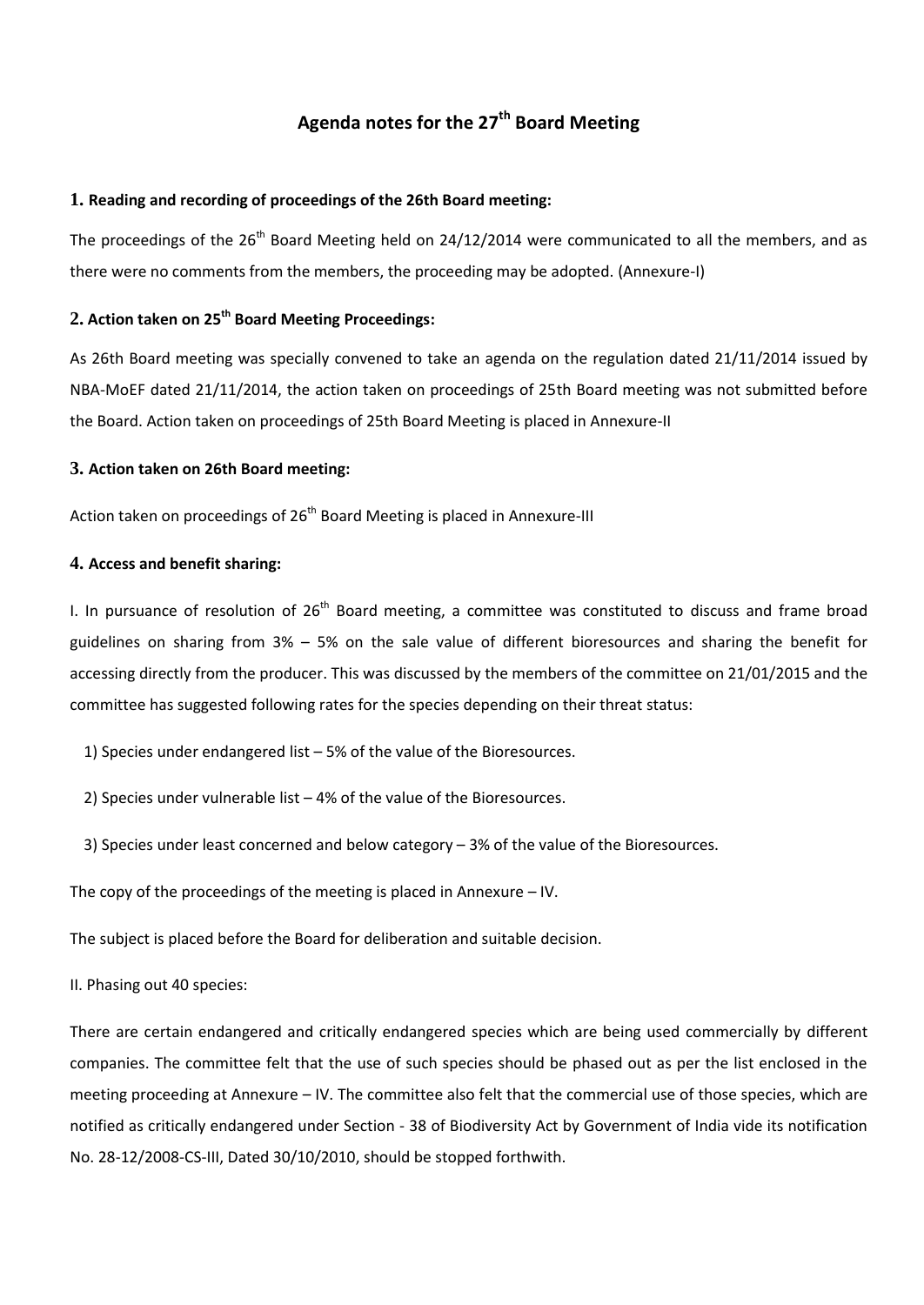III. Collection fee by BMC:

Section 41(3) provides for collection of fee by the BMC from any person for accessing or collecting any biological resource for commercial purposes from areas falling within its jurisdiction. As per Karnataka Biodiversity Rule 13(XIV) the Board is to recommend, prescribe, modify, collection fee to the BMC from time to time. This issue was also discussed during meeting of the committee held on 21/01/2015. The proceeding of the meeting is placed in Annexure- IV.

The subject is placed before the Board for deliberation and suitable decision for recommending collection fee to the BMC.

### **5. Project on medicinal plant - Assessment of population status and removal of bioresources from forest with special emphasis on medicinal plants in Karnataka**

As resolved by the Board in its 23<sup>rd</sup> meeting, a proposal on "Assessment of population status and removal of bioresources from forest with special emphasis on medicinal plants in Karnataka" was submitted to National Medicinal Plant Board through the CEO, KAMPA.

The subject is placed before the Board for kind information (Annexure  $-V$ ).

#### **6. Audit inspection report:**

#### **I. Change of name of account.**

Accountant General in its Audit Inspection Report no: PAG (E&RSA)/IAU-I/B/2014-15/104 Dated 10/12/2014 observed about non-creation of State Biodiversity fund and parking of unspent grants in bank. The present account was held in the name of Member Secretary, Karnataka Biodiversity Board. As per the observation by AG, the Board should constitute a State Biodiversity fund under Section 32(1) of the Bio-diversity Act. Accordingly, the name of the account is changed from Member Secretary, Karnataka Biodiversity Board to Karnataka State Biodiversity fund. (Annexure – VI)

The subject is placed for kind information of the Board.

#### **II. Kuvempu bio-park unspent balance:**

Government of Karnataka has given a grant of Rs.100 lakhs towards development of Kuvempu Bio-park at Kuppalli in Shivamogga district. A total expenditure of 77.607 was incurred for development of the park. Rs. 22.393 lakhs is unspent. Government of Karnataka vide its letter no: FEE 185 ENV 2009 dated 02/01/15 directed the Member Secretary, Karnataka Biodiversity Board to either utilize for ongoing Pilikula project, Indicus project, Hogarekan,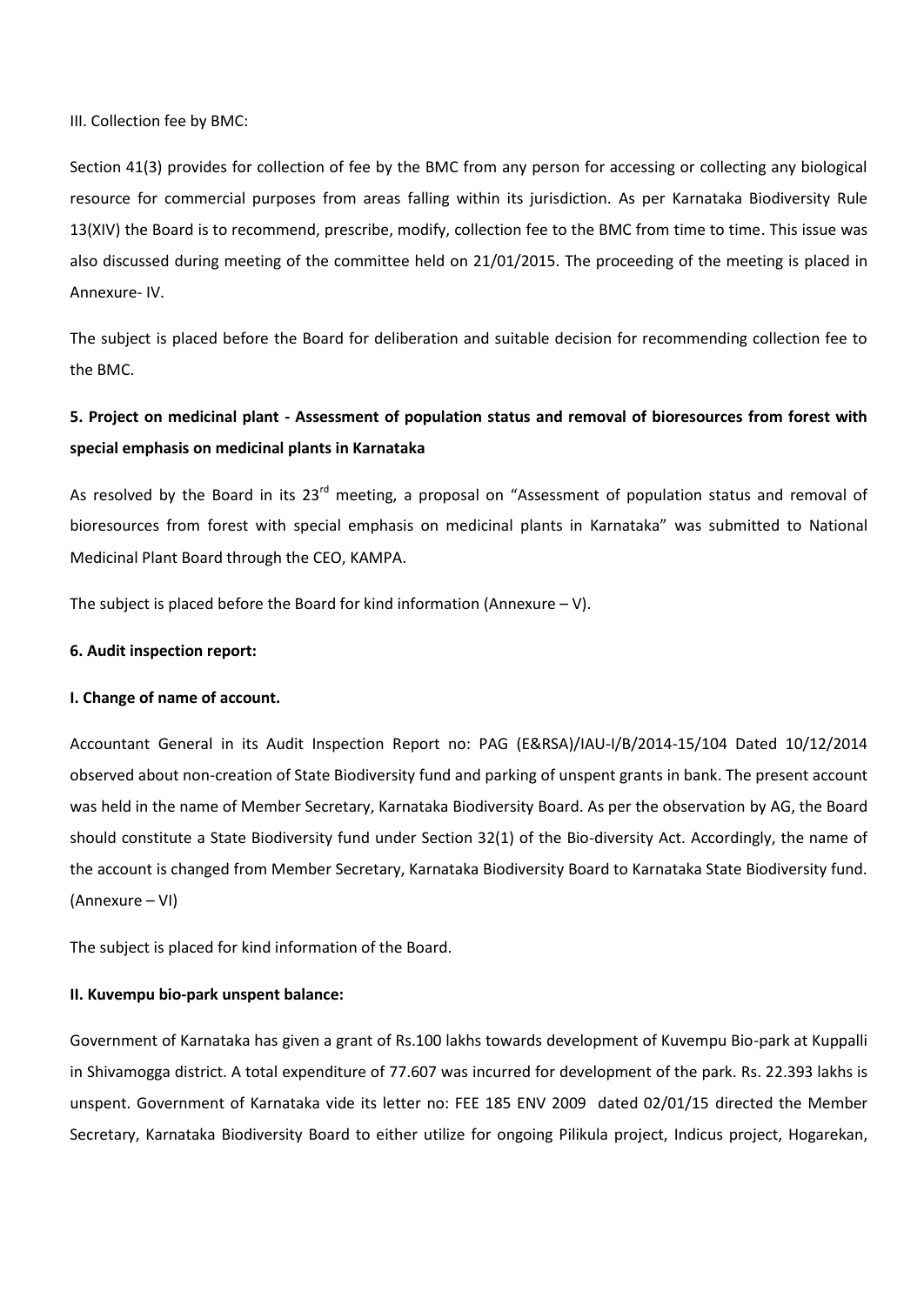Ambaragudda BHS or refund the money to the Government. The letter from Government is placed in Annexure – VI.

The subject is placed before the Board for deliberation and suitable decision.

#### **III. Karnataka Urban Infrastructure Development Finance Corporation (KUIDFC) project:**

An amount of Rs. 65 lakhs was released by KUIDFC for Asian Development Bank (ADB) assisted project on "Biodiversity information and management system for Coastal districts of Karnataka". The project was implemented by Karnataka Biodiversity Board through Indian Space Research Organization (ISRO), Central Marine Fisheries Research Institute (CMFRI) and Environmental Monitoring and Policy Research Institute (EMPRI). A sum of Rs. 22.80 lakh was released to EMPRI by the Board under ADB assisted KUIDFC project on Coastal Bio-diversity Information and Management System. Though the expenditure incurred under the project by EMPRI was Rs. 23.72 lakh, based on the vouchers and accounts submitted by EMPRI, the actual expenditure admitted by KUIDFC was only Rs. 15.49 lakh. Since the Board has already released Rs. 22.80 lakh to EMPRI, the excess grant of Rs. 7.31 lakh needs to be refunded. There is an Audit observation in this case by Accountant General Karnataka, Bangalore, vide Part – II, Section – B, -Para – I for the year 2013-14. A letter was addressed to Director General, EMPRI for refunding Rs. 7.31 lakhs to Karnataka Biodiversity Board as the same is due for refund to KUIDFC. (Annexure – VI)

The matter is placed before the Board for deliberation and suitable decision.

#### **7. Budget reappropriation for the financial year 2014-15:**

Government of Karnataka provided a grant of Rs. 364 lakhs which was subdivided into various subheads for taking up different activities of the Board. There are subheads in which money could not be spent and on the other hand additional fund is required under some other subheads. Copy of the original budget for 2014-15 which was approved by the Board in its  $21<sup>st</sup>$  meeting on 21/02/2014, is placed as Annexure – VII. In order to complete the ongoing activities taken by the Board, certain reappropriation from different subheads is required. The reappropriated budgeting is placed as Annexure – VIII.

The matter is submitted before the Board for deliberation and approval of the reappropriation.

#### **8. Fund position of the Board:**

(i) A year-wise statement of funds received from Government and expenditure made is placed as Annexure – IX for kind information of the Board.

(ii) Application fee for Form-I received from various companies from 2007-08 of the Board is placed at (Annexure – X).